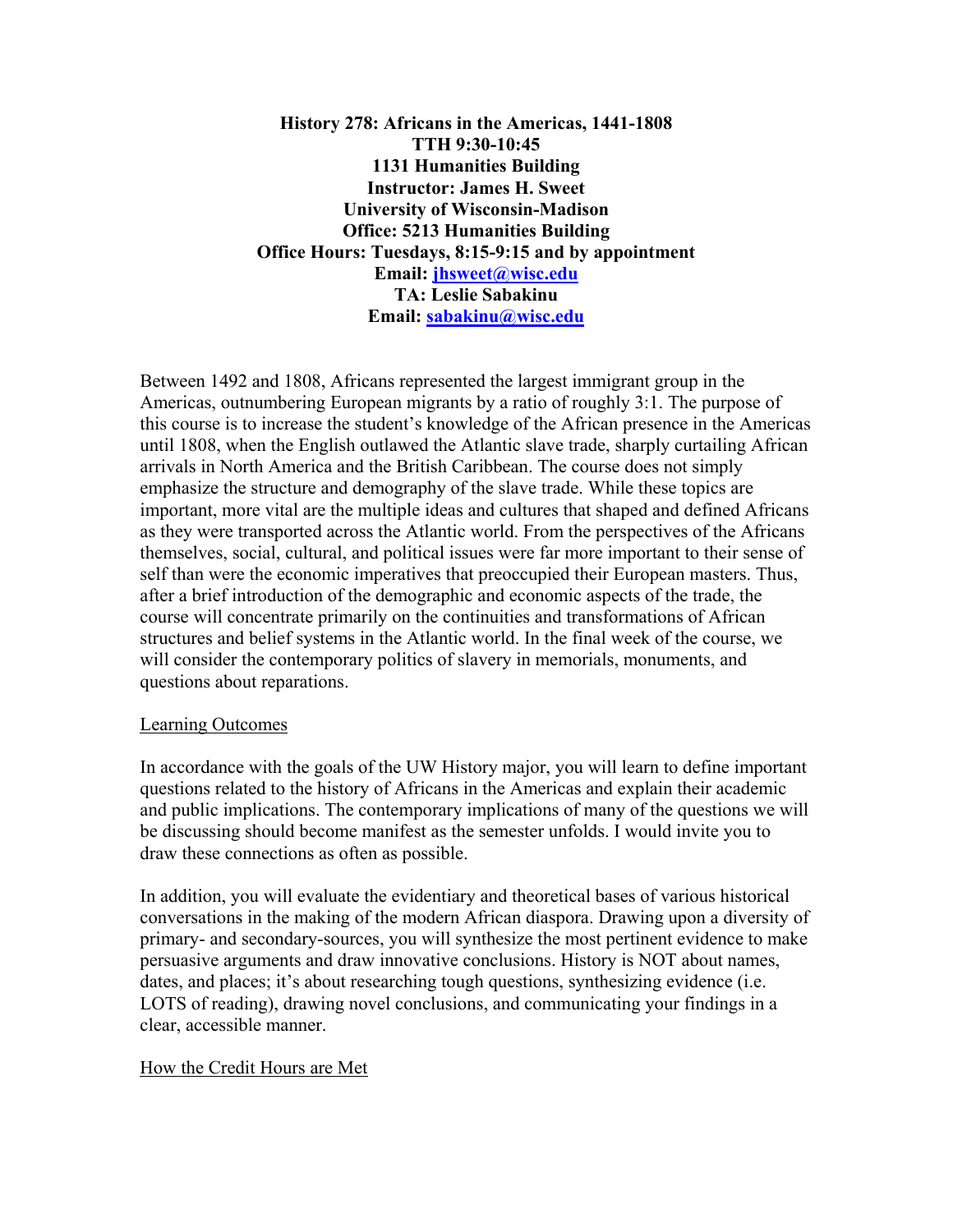This class meets for two 75-minute class periods each week over the course of the semester and carries the expectation that students will work on course learning activities (reading, writing, studying) for about 3 hours out of the classroom for every class period.

## Procedures and Requirements

- 1) The course will ask you to concentrate your efforts on weekly readings and discussions instead of regular exams or a lengthy research paper. As such, students are expected to attend every class session and to participate in weekly discussions. Excessive absences will result in a deduction of points from the student's final grade.
- 2) Most Tuesdays will be devoted to lectures and other content delivery (videos, audio recordings, etc.). At least some portion of every Thursday class will be devoted to discussion. Students will be expected to have read all of the week's readings BEFORE Thursday discussions. For example, readings for Week 2 should be completed by Thursday, September 16. The readings will be crucial in the completion of your weekly assignments (see below). They will also be the catalyst for our discussions. Quality contributions to class discussions will be rewarded at the end of the semester.
- 3) In most weeks, you will receive a prompt in Canvas under the Assignments tab. These prompts will usually take the form of questions, though in some weeks I will ask you to perform a research task or solve a problem. Your responses to these prompts should be posted on Canvas by no later than 8 am on the day they are due. Pay careful attention to answer ALL of the questions in the assignment. Support your arguments with evidence from the assigned readings and class lectures. In most cases, you should be able to answer the prompts in no more than 2-3 paragraphs. You can earn up to 10 points for each of these assignments.
- 4) In addition to the weekly assignments, there will be a midterm and a final exam. Final grades will be determined roughly as follows: weekly assignments (100 points), Midterm Exam (100 points), Final Exam (100 points).

## Readings

James H. Sweet, *Domingos Álvares, African Healing, and the Intellectual History of the Atlantic World* (UNC, 2011)

Michael A. Gomez, *Exchanging Our Country Marks: The Transformation of African Identities in the Colonial and Antebellum South* (UNC, 1998)

Zora Neil Hurston, *Barracoon: The Story of the Last "Black Cargo"* (Amistad, 2018)

Links to all other readings—journal articles, book chapters, etc.—can be found on Canvas.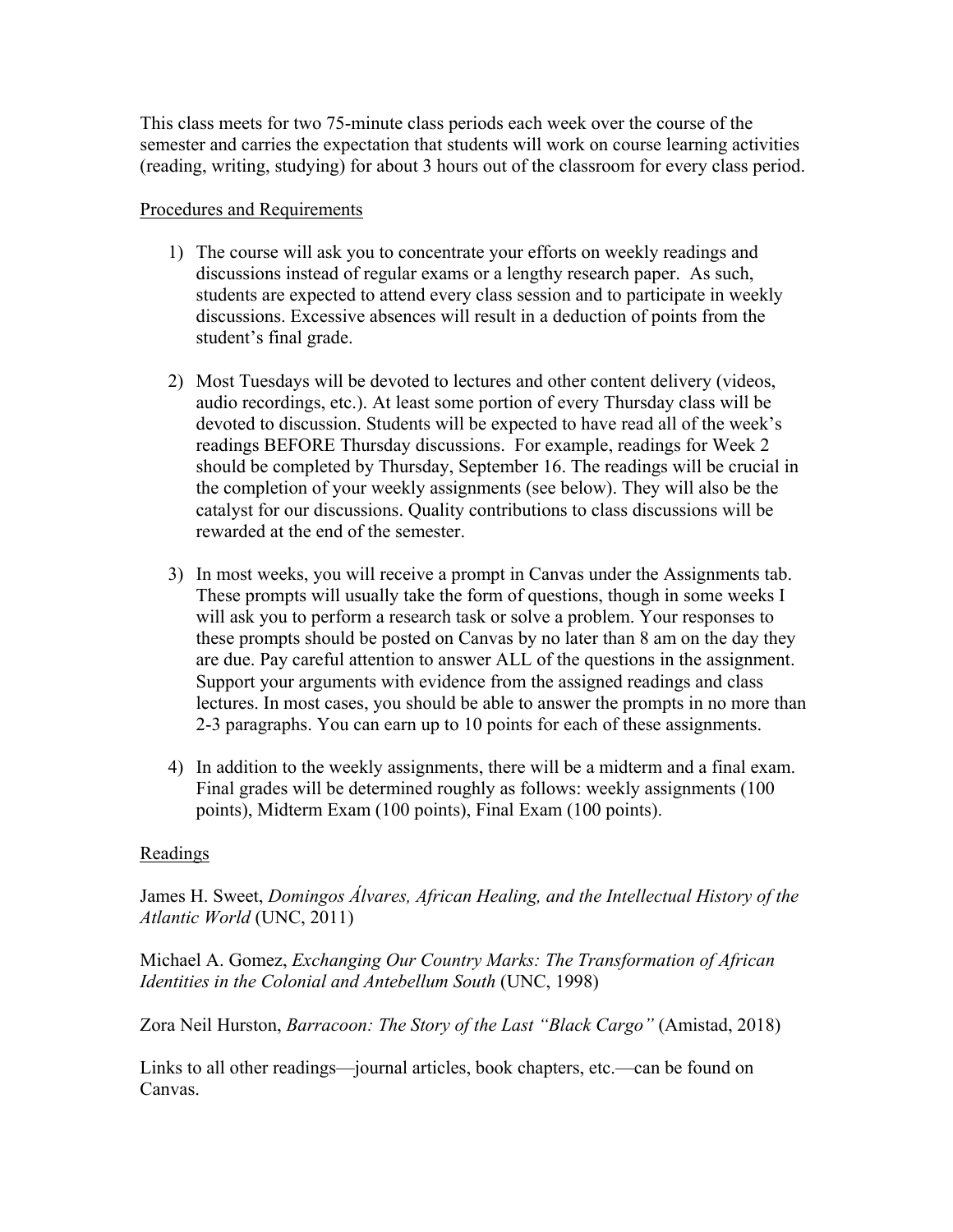| Week 1 | <b>Introduction</b>                                                                                                                                                                                                                                                                                                                                                                            |
|--------|------------------------------------------------------------------------------------------------------------------------------------------------------------------------------------------------------------------------------------------------------------------------------------------------------------------------------------------------------------------------------------------------|
| 9/9    | Introduction to the course. Lecture: Defining the African Diaspora:<br>Perspectives and Methods                                                                                                                                                                                                                                                                                                |
| Week 2 | The Rise of African Slavery in the Americas: Why Africans?                                                                                                                                                                                                                                                                                                                                     |
|        | Reading: John K. Thornton, "Slavery and African Social<br>Structure," in Africa and Africans in the Making of the Atlantic<br>World, 1400-1800 (Cambridge, 1998): 72-97; James H. Sweet,<br>"The Iberian Roots of American Racist Thought," William and<br>Mary Quarterly LIV (1997), 1-24; Colin A. Palmer, The First<br>Passage: Blacks in the Americas 1502-1617 (Oxford, 1995), 11-<br>41. |
| 9/14   | Lecture: African Slavery and Economies Prior to European<br>Arrivals. Impacts: Senegambia, Bight of Benin                                                                                                                                                                                                                                                                                      |
|        | Was there slavery in Africa before Europeans arrived? How was it<br>the same/different than European forms of slavery? Was European<br>trade destructive to African societies? How?                                                                                                                                                                                                            |
| 9/16   | Lecture: The European Background to the African Slave Trade:<br>Why African labor? Or, why didn't Europeans do their own work?<br>Fifteenth-century European slavery. Video: "The African<br>Americans: Many Rivers to Cross. Episode 1: The Black Atlantic<br>$(1500-1800)$ "                                                                                                                 |
|        | Was the decision to enslave Africans in the Americas purely an<br>economic one? Did race play any role in this?                                                                                                                                                                                                                                                                                |
| Week 3 | <b>Enslavement, the Middle Passage, and the Politics of the Slave</b><br><b>Trade</b>                                                                                                                                                                                                                                                                                                          |
|        | Reading: Stephanie Smallwood, "Turning African Captives into<br>Atlantic Commodities," in Saltwater Slavery: A Middle Passage<br>from Africa to American Diaspora (Harvard, 2007): 33-64.                                                                                                                                                                                                      |
| 9/21   | Lecture: Who is to blame for the Trans-Atlantic Slave Trade? And<br>does it matter? Social death?                                                                                                                                                                                                                                                                                              |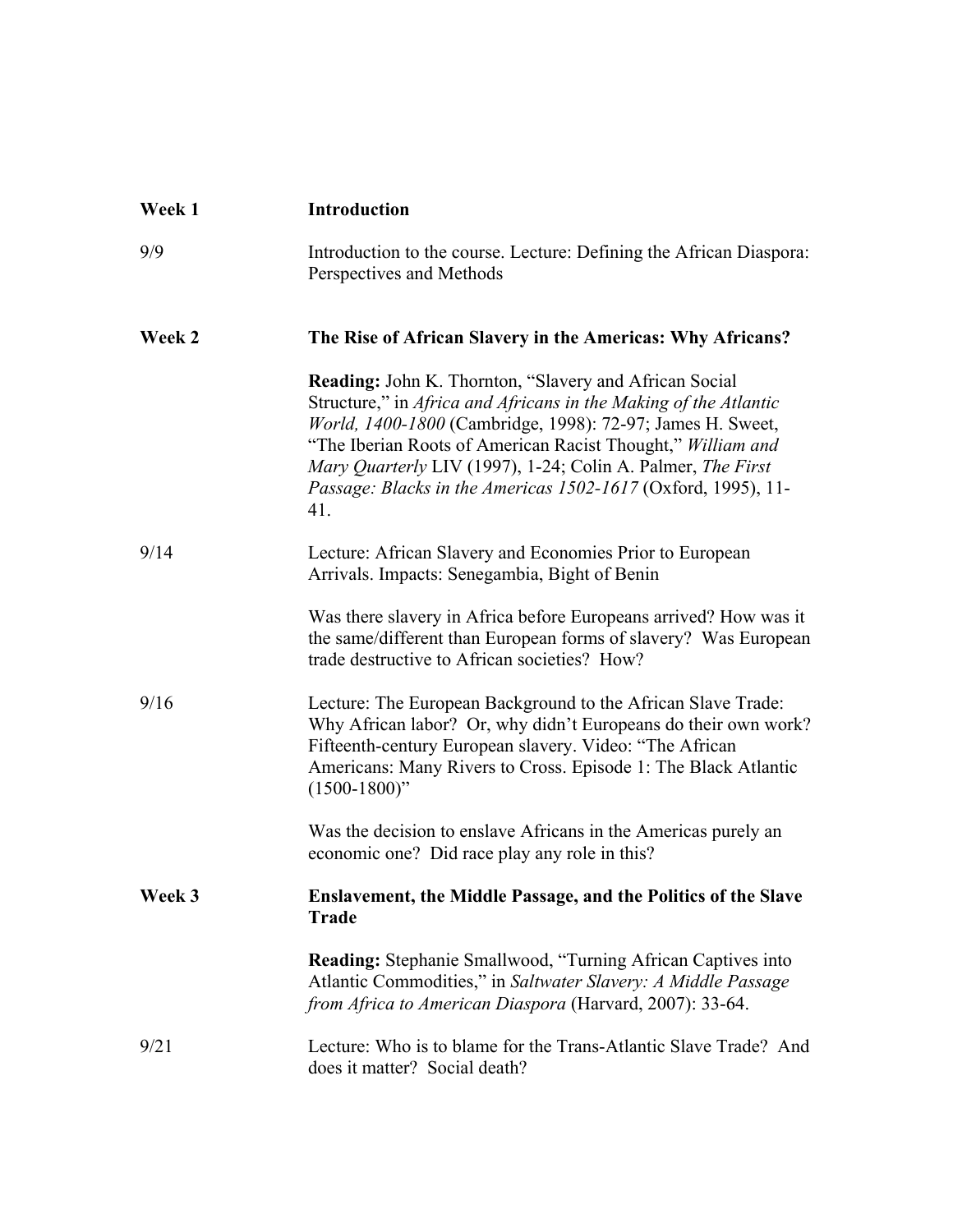| 9/23   | Video: "Wonders of the African World: The Slave Coasts"                                                                                                                                                                                                                                                                                                                                                                                                                                                                          |
|--------|----------------------------------------------------------------------------------------------------------------------------------------------------------------------------------------------------------------------------------------------------------------------------------------------------------------------------------------------------------------------------------------------------------------------------------------------------------------------------------------------------------------------------------|
|        | Students should consider the following questions in response to the<br>video: How does Gates approach the issue of slavery in Africa,<br>before and during the era of the Trans-Atlantic trade? What are<br>Gates' biases? Who is the implied audience for the video? Based<br>on your understanding of African history leading up to the Atlantic<br>slave trade, is Gates' rendering of African history<br>balanced/accurate? Using earlier readings, assess Gates as a<br>historian.                                          |
| Week 4 | Africans in the Markets of the Atlantic                                                                                                                                                                                                                                                                                                                                                                                                                                                                                          |
|        | <b>Readings: Palmer, 43-61; Stuart Schwartz, "Sugar Plantation</b> "<br>Labor and Slave Life," in Slaves, Rebels, and Peasants (Illinois,<br>1992), 39-63; William Dusinberre, "Mothers and Children," in<br>Them Dark Days: Slavery in the American Rice Swamps (Georgia,<br>2000): 235-247; Walter Johnson, "The Chattel Principle," in<br>Johnson, Soul by Soul (Harvard, 1999): 19-44; Vincent Brown,<br>"Social Death and Political Life in the Study of Slavery," The<br>American Historical Review 114 (2009): 1231-1249. |
| 9/28   | Lecture: Worlds of Labor—Urban v. Rural. Comparing Jamaica,<br>South Carolina, Brazil, etc.                                                                                                                                                                                                                                                                                                                                                                                                                                      |
| 9/30   | Lecture: Markets, Chattel, and Social Death?                                                                                                                                                                                                                                                                                                                                                                                                                                                                                     |
|        | To what extent were slave lives defined by the market and by<br>work? How prevalent were disease, death, and social alienation?<br>Did slaves generally suffer "social death"?                                                                                                                                                                                                                                                                                                                                                   |
| Week 5 | Gender and Sexuality in Africa and the Diaspora                                                                                                                                                                                                                                                                                                                                                                                                                                                                                  |
|        | <b>Reading:</b> Sasha Turner, "The Nameless and the Forgotten:<br>Maternal Grief, Sacred Protection, and the Archive of Slavery,"<br>Slavery and Abolition 38 (2017): 232-250; James H. Sweet,<br>"Mutual Misunderstandings: Gesture, Gender, and Healing in the<br>African Portuguese World." Past and Present 203 Supplement 4<br>$(2009): 128-143.$                                                                                                                                                                           |
| 10/5   | Video: Schoenbrun/Kearsley film on Krobo beads.                                                                                                                                                                                                                                                                                                                                                                                                                                                                                  |
| 10/7   | Lecture: Gender and Sexuality in Africa and the Diaspora. Male<br>and female roles, importance of women, various gender<br>expressions, etc. Motherhood?                                                                                                                                                                                                                                                                                                                                                                         |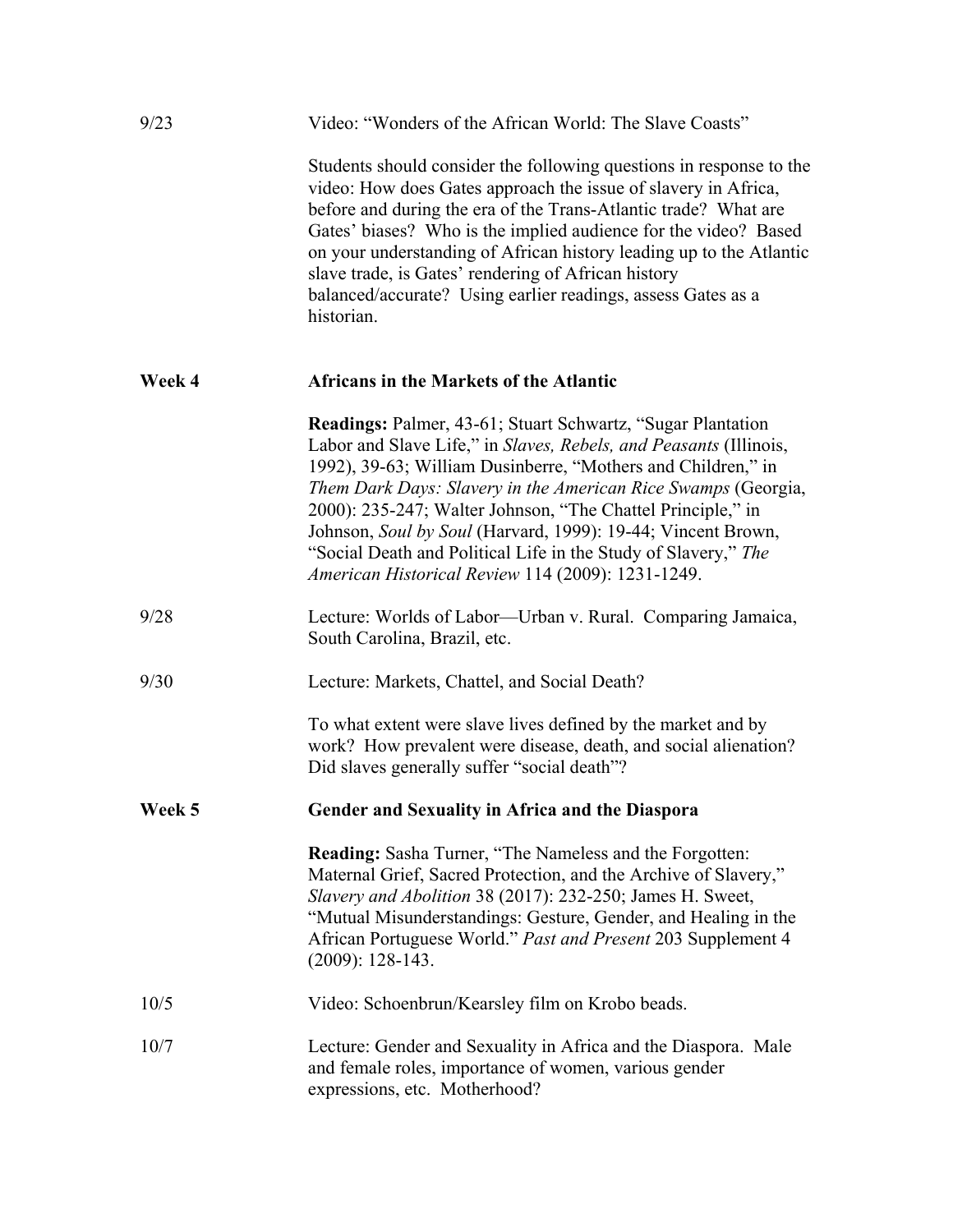|        | How were African ideas about gender challenged by enslavement<br>in the Americas? How did Europeans ignore their own gender<br>conventions in their application of African slavery?                                                                                                                                                                                                                                |
|--------|--------------------------------------------------------------------------------------------------------------------------------------------------------------------------------------------------------------------------------------------------------------------------------------------------------------------------------------------------------------------------------------------------------------------|
| Week 6 | Kinship, Lineage, and Family                                                                                                                                                                                                                                                                                                                                                                                       |
|        | <b>Readings:</b> Palmer, 63-87; James Sweet, "Defying Social Death:<br>The Multiple Configurations of African Slave Family in the<br>Atlantic World," William and Mary Quarterly 70 (2013): 251-272;<br>Walter Hawthorne, "Being now, as it were, one family": Shipmate<br>bonding on the slave vessel Emilia, in Rio de Janeiro and<br>throughout the Atlantic world," Luso-Brazilian Review 45 (2008):<br>53-77. |
| 10/12  | Lecture: Family and Kinship in Africa                                                                                                                                                                                                                                                                                                                                                                              |
| 10/14  | Lecture: Family and Kinship in the Americas. Warrior societies,<br>secret societies, ship mates, runaway communities, etc. Sexuality.                                                                                                                                                                                                                                                                              |
|        | How useful is the concept of "family" in understanding the interior<br>lives of African slaves in the Americas?                                                                                                                                                                                                                                                                                                    |
| Week 7 | Africans and Islam in the Diaspora                                                                                                                                                                                                                                                                                                                                                                                 |
|        | <b>Reading:</b> Michael Gomez, "Ladinos, Gelofes, and Mandingas," in<br>Gomez, Black Crescent: The Experience and Legacy of African<br>Muslims in the Americas (Cambridge, 2005): 3-46; Gomez,<br>Exchanging Our Country Marks, 59-87.                                                                                                                                                                             |
| 10/19  | Lecture: Islam in Africa and the Early Modern Atlantic World—<br>North Africa, Portugal, Santo Domingo, Peru                                                                                                                                                                                                                                                                                                       |
| 10/21  | Islam in British North America and the US. Bolsas, slave ship<br>manifest Mandingo books.                                                                                                                                                                                                                                                                                                                          |
|        | Islamic diaspora or African diaspora?: Islamic consciousness<br>among slaves in the Americas. Was Islam divisive in slave<br>communities?                                                                                                                                                                                                                                                                          |
| Week 8 | <b>Spirituality, Religion, and Healing in Africa</b>                                                                                                                                                                                                                                                                                                                                                               |
|        | <b>Readings:</b> Sweet, pp. 1-122                                                                                                                                                                                                                                                                                                                                                                                  |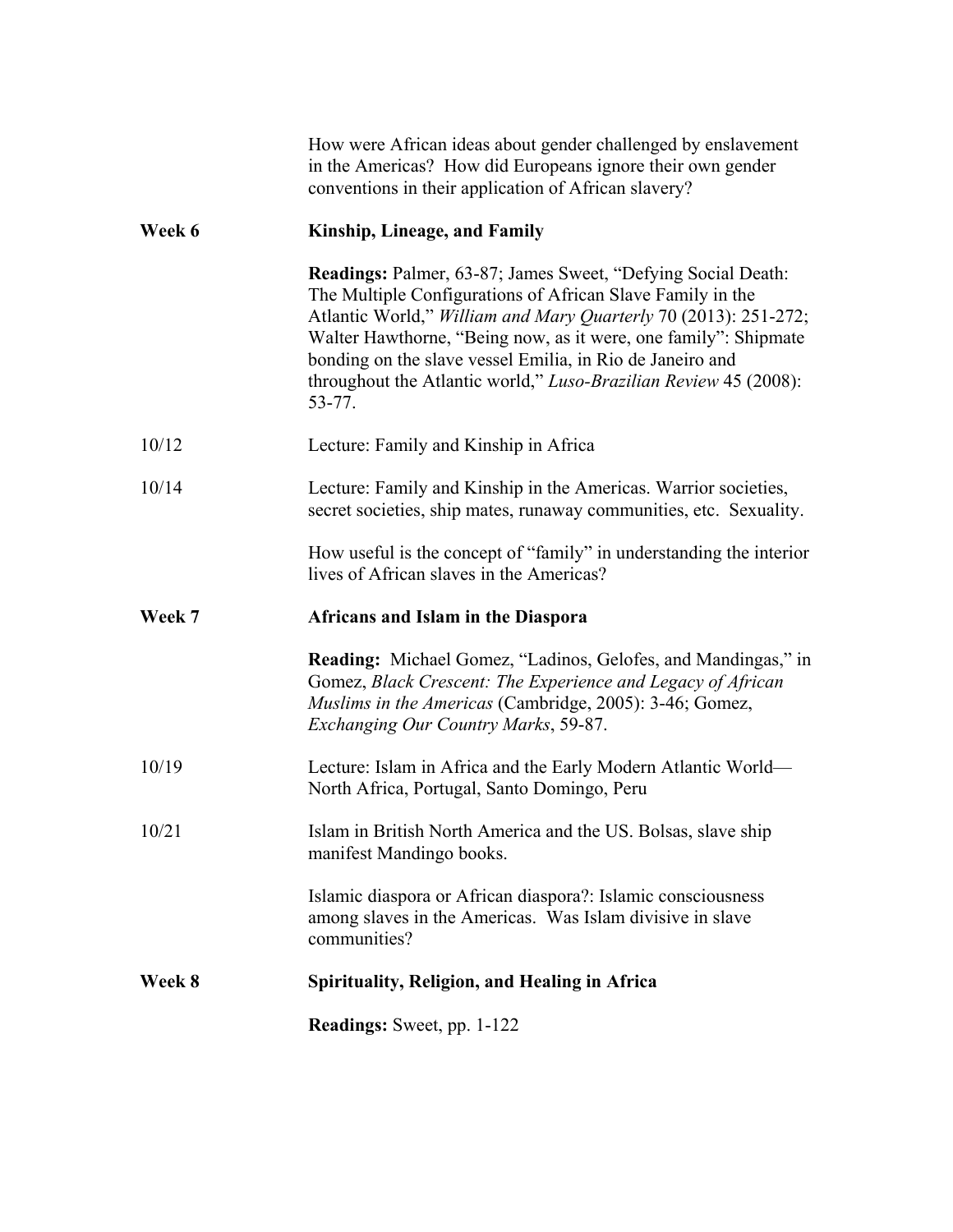| 10/26   | Lecture: What is religion? How does one distinguish religion from<br>"spirituality"? Pre-European examples: Senegambia (Islam?),<br>Bight of Benin (vodun), Central Africa (nature, ancestors).                                                                                                                                                              |
|---------|--------------------------------------------------------------------------------------------------------------------------------------------------------------------------------------------------------------------------------------------------------------------------------------------------------------------------------------------------------------|
|         | How does one characterize the religious beliefs of Africans in<br>zones of enslavement? Were there any "pure" or orthodox<br>ideologies? Video: "A Reasonable Man"                                                                                                                                                                                           |
| 10/28   | <b>MIDTERM EXAM</b>                                                                                                                                                                                                                                                                                                                                          |
| Week 9  | <b>African Healing in the Diaspora</b>                                                                                                                                                                                                                                                                                                                       |
|         | <b>Readings:</b> Sweet, pp. 123-233                                                                                                                                                                                                                                                                                                                          |
| 11/2    | Lecture: Transformations in African Healing in Brazil, St.<br>Domingue, and New York: Calundu, Calenda, Lundu, Batuque,<br>Candomble, Ring Shout                                                                                                                                                                                                             |
| 11/4    | Lecture: African Healing in Dahomey's Diaspora: Gbo, Sakpata,<br>Asen                                                                                                                                                                                                                                                                                        |
|         | 1) How did African healing change from Africa to the Americas?<br>What was gained? What was lost? 2) How might one best<br>characterize slave resistance in Brazil? Was it covert, overt, some<br>combination of the two? 3) What is intellectual history? Did<br>Africans make contributions to the intellectual history of the<br>modern world? How?       |
| Week 10 | <b>Runaways, Rebellions, and Revolution</b>                                                                                                                                                                                                                                                                                                                  |
|         | <b>Reading:</b> Palmer, 89-107; John Thornton, "I am the Subject of<br>the King of Congo': African Political Ideology and the Haitian<br>Revolution," Journal of World History 4 (1993): 181-214; Michel<br>Rolph Trouillot, "An Unthinkable History: The Haitian<br>Revolution as a Non-Event," in Trouillot, Silencing the Past<br>(Beacon, 1995): 70-107. |
| 11/9    | Lecture: Resistance, Runaways, and Maroon Communities--<br>Yanga, Benkos Bioho, Cudjoe, Palmares, etc. Film Clip from<br>"Quilombo."                                                                                                                                                                                                                         |
| 11/11   | Lecture: The Haitian Revolution                                                                                                                                                                                                                                                                                                                              |
|         | Where does slave resistance begin and end? Was everything<br>resistance? How should we assess peace treaties signed by African                                                                                                                                                                                                                               |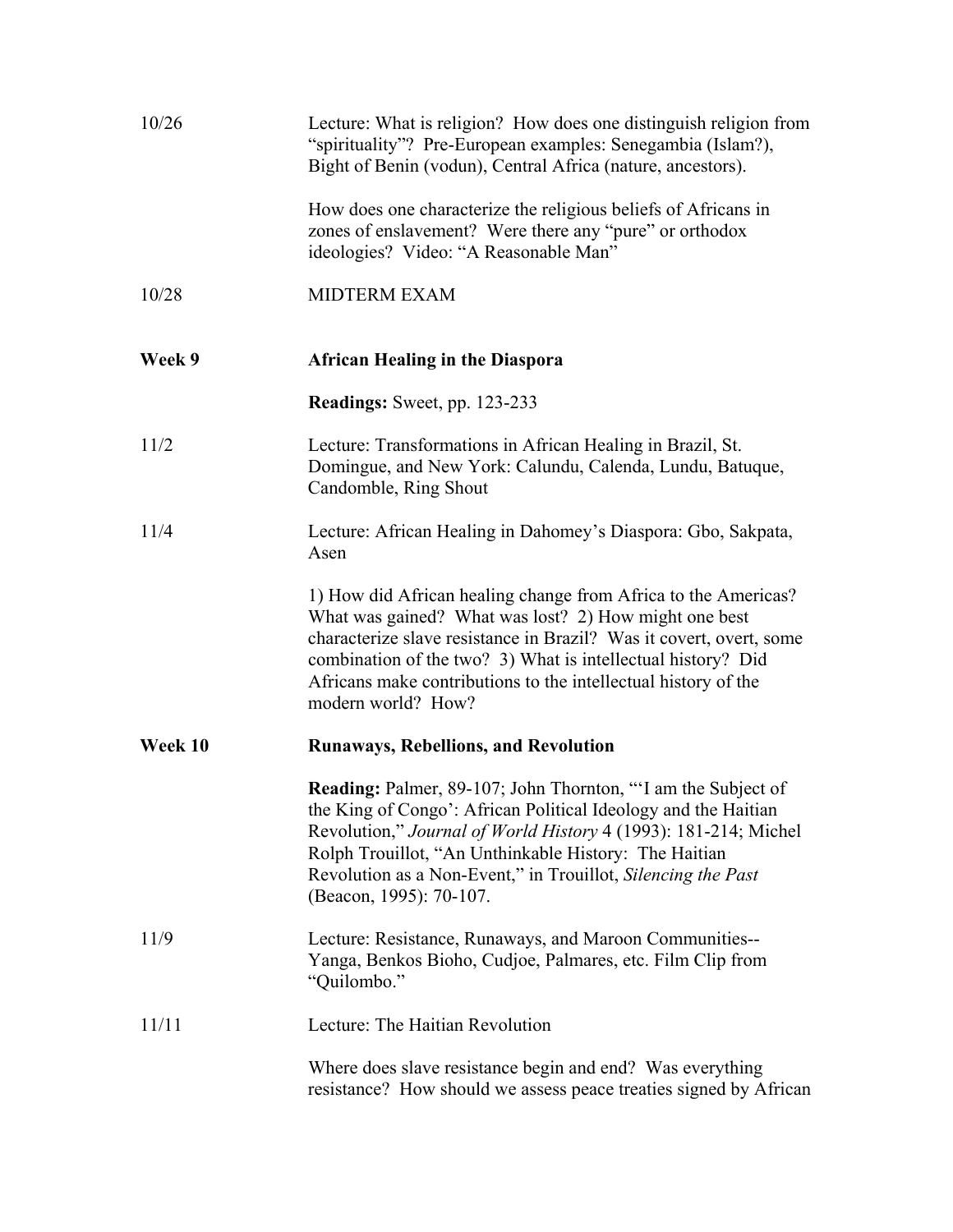|         | runaway communities, esp. when they often agreed to return future<br>runaways? How important was the African influence on the<br>Haitian Revolution, particularly compared to American and French<br>influences of "fraternity, liberty, and equality"? How should we<br>assess the return to subsistence farming in the aftermath of the<br>Haitian Revolution? What does Trouillot mean when he describes<br>the Haitian Revolution as a "non-event"? |
|---------|---------------------------------------------------------------------------------------------------------------------------------------------------------------------------------------------------------------------------------------------------------------------------------------------------------------------------------------------------------------------------------------------------------------------------------------------------------|
| Week 11 | <b>Language, Names, and Oral Traditions</b>                                                                                                                                                                                                                                                                                                                                                                                                             |
|         | <b>Readings:</b> Gomez, <i>Exchanging Our Country Marks</i> , 154-185;<br>Olabiyi Yai, "Texts of Enslavement: Fon and Yoruba Vocabularies<br>from Eighteenth- and Nineteenth-Century Brazil," in Paul E.<br>Lovejoy, ed. Identity in the Shadow of Slavery (Continuum, 2000):<br>102-112. Sweet, "New Perspectives on Kongo in Haiti."                                                                                                                  |
| 11/16   | Lecture: African Languages in the Americas. Video: Palenque San<br>Basilio, Bolivar, Maroon Community in Colombia                                                                                                                                                                                                                                                                                                                                       |
| 11/18   | Lecture: African American Vernacular, Proverbs, Tales, and<br>Names. Audio: WPA slave narratives                                                                                                                                                                                                                                                                                                                                                        |
|         | How important was language in the maintenance of culture,<br>history, and tradition? What were the psychological impacts of<br>losing language and names? To what extent were Africans able to<br>maintain elements of language and oral tradition?                                                                                                                                                                                                     |
| Week 12 | <b>Social Hierarchies: Africans v. African Americans</b>                                                                                                                                                                                                                                                                                                                                                                                                |
|         | <b>Reading:</b> Gomez, <i>Exchanging Our Country Marks</i> , 186-243                                                                                                                                                                                                                                                                                                                                                                                    |
| 11/23   | Lecture: Social Hierarchies in Slavery-Differential treatments of<br>Africans and African Americans, occupation, religion, age, gender                                                                                                                                                                                                                                                                                                                  |
| 11/25   | THANKSGIVING                                                                                                                                                                                                                                                                                                                                                                                                                                            |
| 11/30   | Lecture: Slavery in the US v. Latin America: Was slavery in LA<br>more "benign"? Frank Tannenbaum, castas, the Catholic Church,<br>manumission.                                                                                                                                                                                                                                                                                                         |
|         | Was there a strict social hierarchy in slave communities of the<br>Americas? Did this hierarchy differ across time and space? How?<br>Was the hierarchy sharper in North America, Latin America, the<br>Caribbean? Why?                                                                                                                                                                                                                                 |